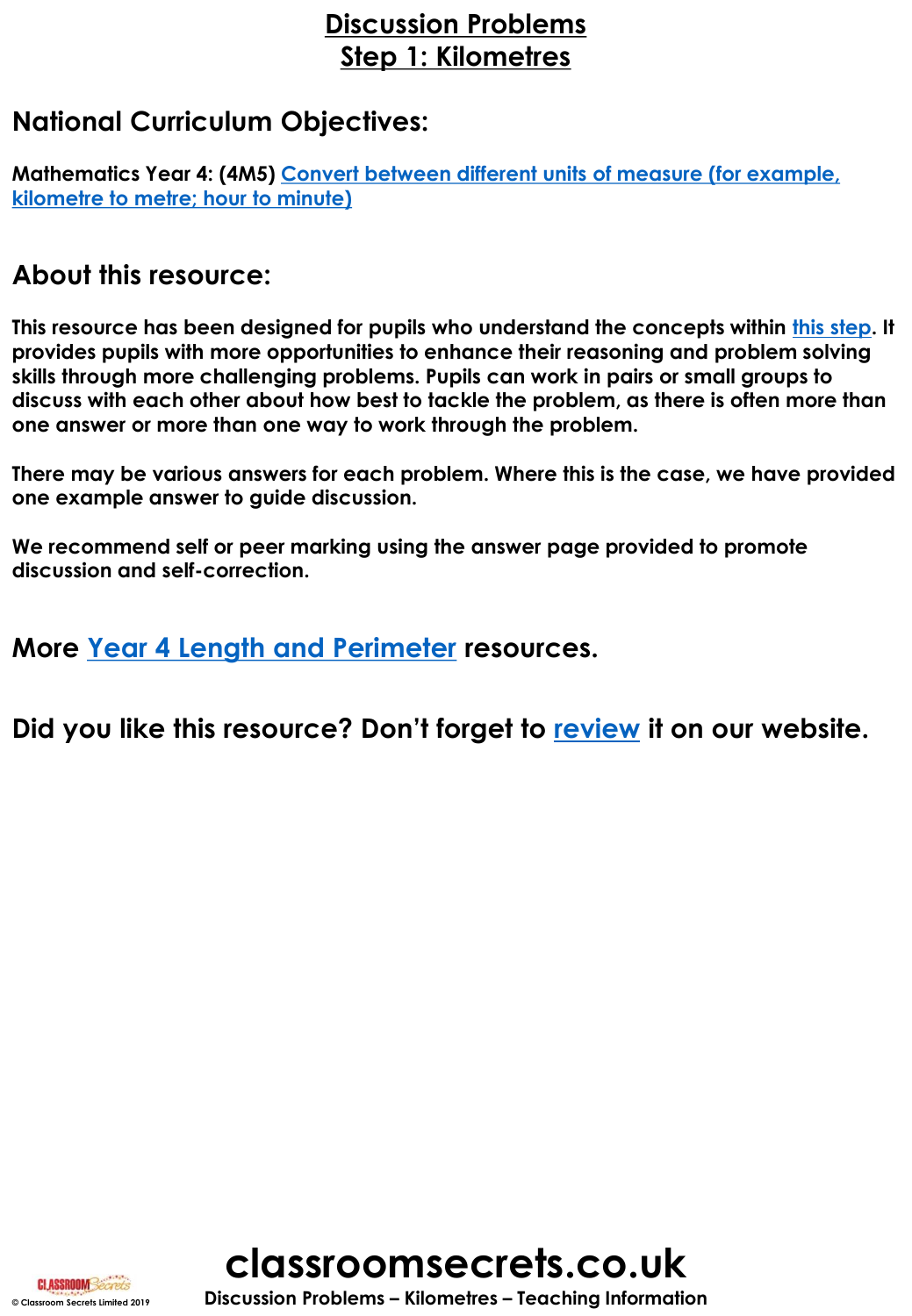# **Kilometres**



**CLASSROOM Secrets**<br>
© Classroom Secrets Limited 2019<br> **Discussion Problems – Kilometres – Year 4**